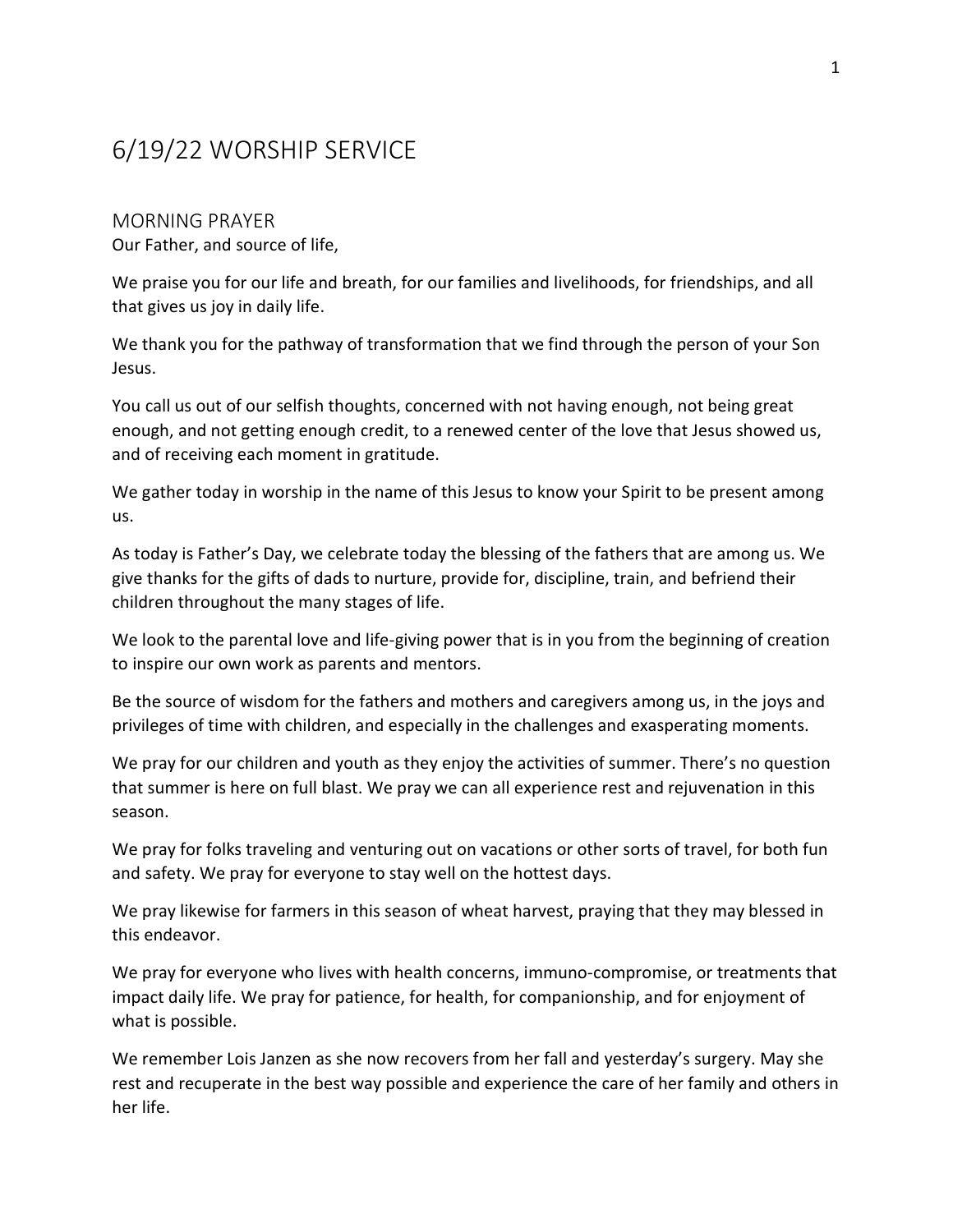We pray for all of our leaders, community and state, as well as national and global leaders dealing with the major challenges we hear about in headlines.

All these folks are fallible human beings with temptations, yet you work through people of influence, and you also work through each of us, regardless of our station in life.

Let us hear the word we most need to hear for today.

In the name of Jesus, through whom we understand your love, Amen

## WORDS OF INTRODUCTION

These two scriptures, Hebrews 12:14, and Romans 12:1-2 were the basis of a message that Samuel Sarpiya gave at the Special Assembly in Kansas City that our delegates are going to tell you about.

Samuel comes from the Church of the Brethren denomination, which is another Anabaptistrelated tradition. Yet this meant that Samuel could be a third-party without a particular interest in how the decision-making at the assembly went.

He spoke twice and our delegates recall feeling very inspired hearing him, which of course is more impactful in person. We are going to listen to his second message. Samuel recorded this message for churches that chose to listen the same weekend as the Special Assembly. We came to feel that the themes of Samuel's message are significant enough that we wanted you all to also hear it, and that it wouldn't be quite the same if I gave a sermon that tried to say the same thing.

Following the message, our delegates will share about how they experienced the assembly, the worship time, storytelling, and learning about the ministries of many churches in very different contexts. We will also hear summary of the particular resolutions studied or passed. I am very grateful for their willingness to share with you all from the heart in this service.

Before our delegates share, we first want to consider Samuel's plea for us to be able to see the image of God in those with whom we disagree. As we work together, our differences in theology, in our life experiences, and in our engagement with the Bible can be viewed as a problem or can be viewed as an opportunity to go deeper in our conversation, in our listening, and in our understanding of our convictions.

One way we are not conformed by the pattern of this world is by placing our primary identity in Christ in such a way that we seek to understand people we may feel at odds with.

May all of this serve the purpose of helping us follow the leading of the Spirit for the ministry that we have in the Goessel community and beyond.

### DELEGATE SHARING

### JOHN FAST

It has been many years since I have attended a church conference or assembly. So, I approached this event as an opportunity to focus on listening and learning. All that I heard and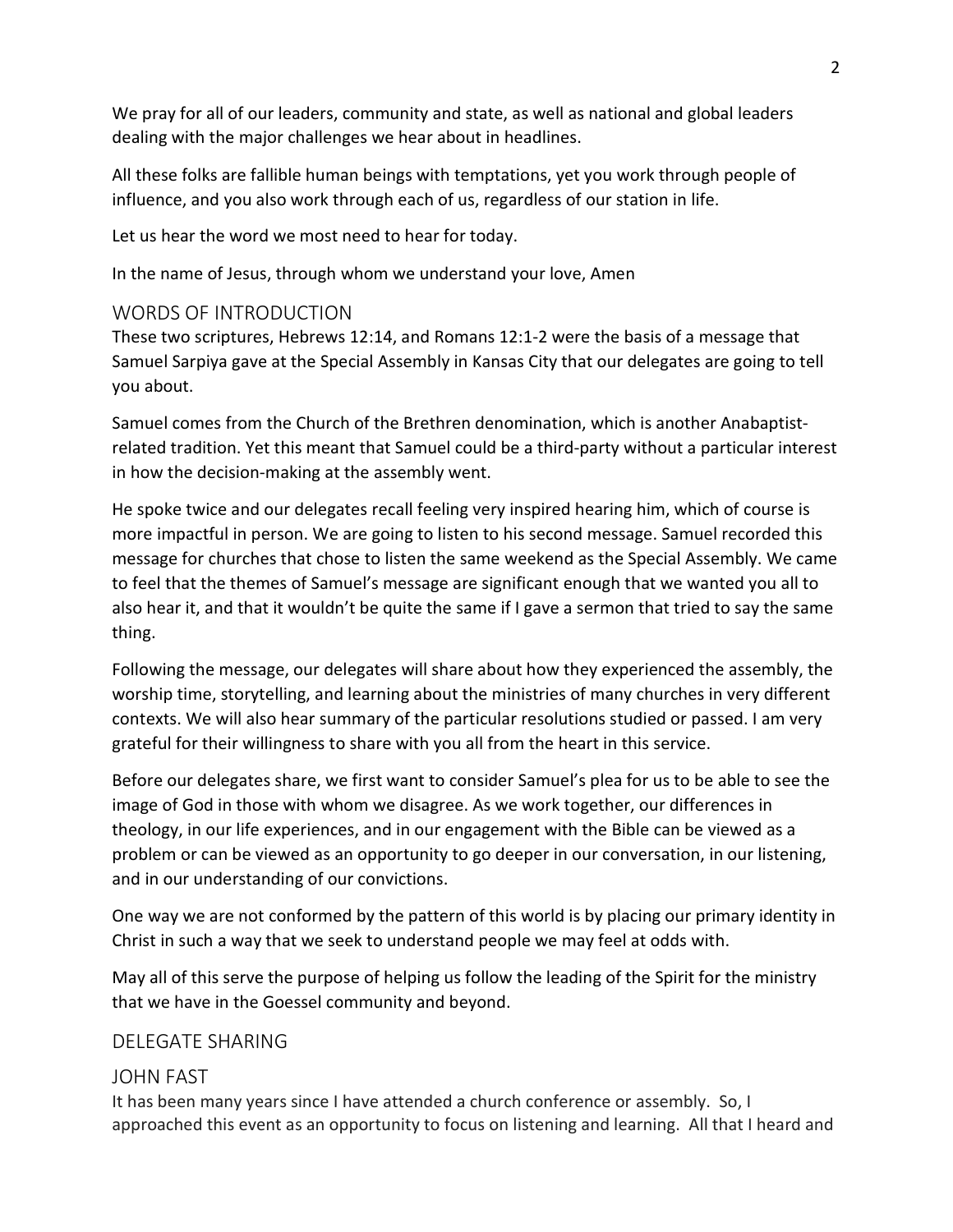learned that weekend is challenging to capture in this brief snapshot, but I'll try. I'll summarize it in three parts: 1) what I heard, 2) what I experienced and 3) what I think this Assembly means for Alexanderwohl.

1) What I heard: Samuel Sarpiya spoke to us and implored us to work on drawing the circle wider. We all have our circles of family, friends, and associates. But when it comes to sharing the love of Christ, we need to focus on drawing the circle ever wider. Our church circle needs to be an ever-widening circle of fellowship. To do that I heard Samuel tell us to seek to be the Third Way in a society that is growing ever more divisive. This means living above our differences and seeking a loving and intentional means to solve our differences. I heard that we need to focus less on the differences of our beliefs and instead focus on improving the way we behave towards one another. I heard that some of us are too concerned about what happens *under* the blankets rather than being concerned that everyone has a warm blanket. I listened to representatives of many Hispanic churches share their approach to being a welcoming congregation to all who enter their doors. I was especially moved listening Aldo Sihaan, a Philippino pastor from the inner city of Philadelphia, share about the struggles his members face, many of them recent immigrants. He also spoke of the joy his congregation shares with those around them even though many are simply trying to seek answers to basic survival such as finding jobs and housing. I listened carefully to my table partners and the tables around us as we discussed and shared around the table and between tables.

2) What I experienced: I would describe what I experienced as a HEART OPENING experience. Never have I been at such a large gathering where everyone I came into contact with was seeking so hard to listen, really listen to what others were sharing. Where so many people were prayerfully seeking to connect with those around them and seeking guidance from God. I also experienced an awareness of the rich diversity that makes up the Mennonite denomination. We here at Alexanderwohl may think of Mennonites traditionally from our Swiss-German-Russian roots, but the Mennonite denomination is so much more than that now. Contrary to popular belief, the assembly was proof that Mennonites have worked at evangelism! To hear so many diverse and uniquely different people from myself say "I am Mennonite, and a believer in Christ", helps to open my heart, and helps me to draw the circle wider.

3) What do I think this Assembly means for Alexanderwohl: I didn't come back with specific things to do or specific agenda, but I believe we can keep drawing the circle wider here at Alexanderwohl. I believe that is what God wants his people to do. I believe this means we need to focus less on differences we find between ourselves and focus more on how we treat each other both within and beyond our congregation. I came back feeling that we are on the right track with what we are trying to do here at Alexanderwohl, but that we have much work to do. I believe I better understand the importance of belonging to a conference and an even wider denomination that reaches world-wide. I hope that we can renew our circle and contact with our sister congregation in Dallas. I think we need to continue to work at drawing the circle wider and work to provide HEART-OPENING experiences for each other.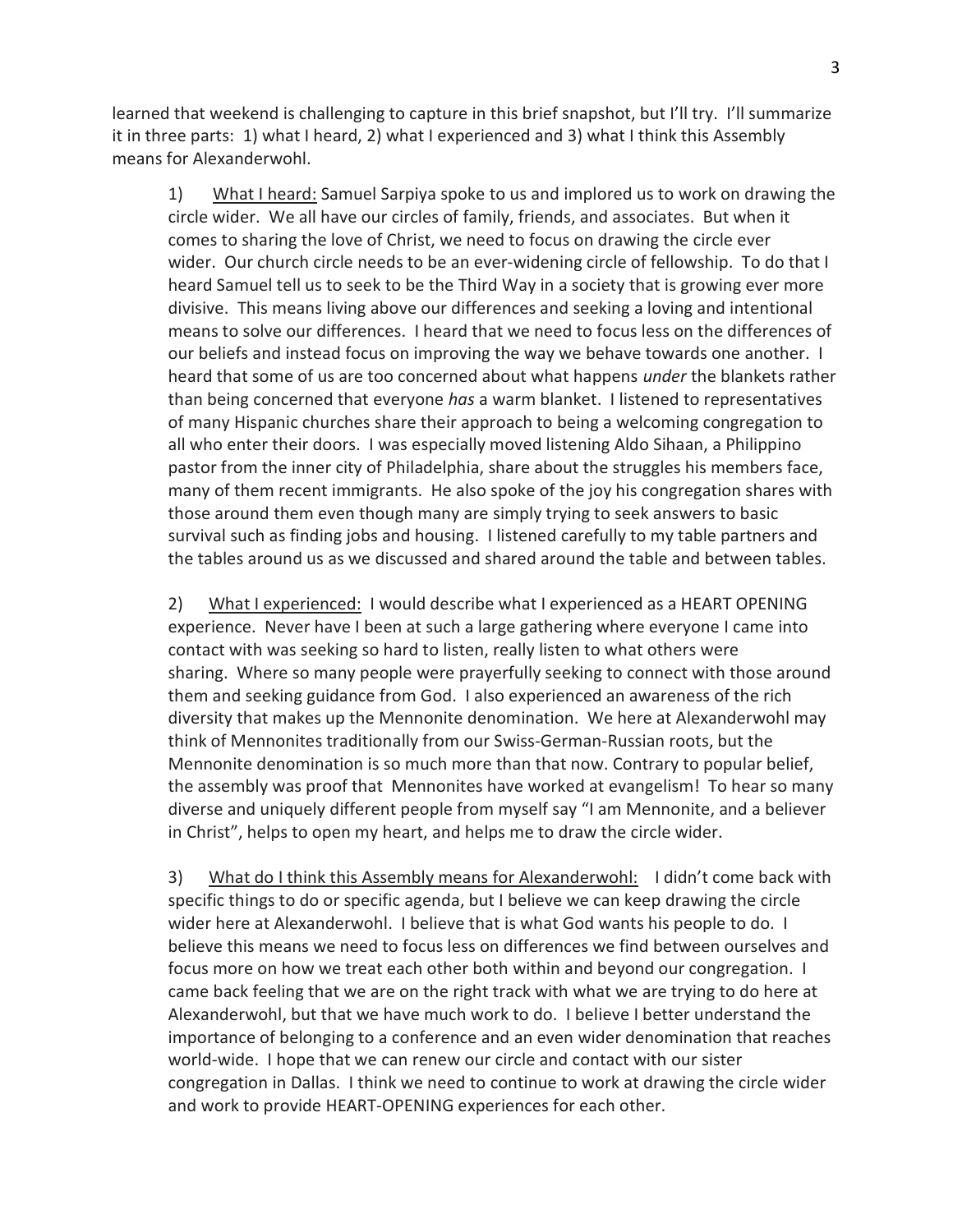#### MARILYN UNRUH FLAMING

This was my first time to serve as a delegate to an MC-USA conference. Going into the 3-day weekend, I felt somewhat anxious, curious and hopeful. It turned out to be intense, hard work and a faith-deepening experience for me. I was grateful to share it with Megan and John; we had good and meaningful conversations.

I was assigned to a working table with 5 other persons from 6 states and conferences. In our conversations, we were encouraged to remember Samuel Sarpiya's comment that, "If Jesus is our center, the polarization is not where the energy will be." The 500-plus delegates took this to heart as there was a spirit of compassion and willingness to listen and discern together as we considered 4 resolutions.

The Accessibility Resolution will help MC USA recognize and remove barriers to belonging in our architecture, communication and attitudes. Through the stories we heard, I became aware of a broader spectrum of disabilities…from visible ones like mobility, hearing and seeing—to more invisible ones like anxiety, autism, and noise-adversity. When 100% of the delegates affirmed this resolution, we responded with sensitivity like this (demo of waiving hands in the air) instead of noisy clapping! At Alexanderwohl, we have already taken thoughtful steps by investing in accessible restrooms, the new elevator and entrance, and live-streaming our services. There are likely other simple changes in the way we do things that would give greater dignity to some in our church family. I think that's exciting.

The church statement titled "For Justice in the US Criminal Legal System" was brought for study—not for a vote. It suggests ways that churches can gain a better understanding of how our legal system has come to function, and how we might work for greater justice. Delegates voiced quite a bit of support for this resolution, as well as suggestions to improve it. We are encouraged to study this topic before the resolution is considered at the 2023 convention.

The organizational resolution to retire the MC-USA Membership Guidelines passed with 82.8% of the delegates in favor. These guidelines were originally approved in 2001 to facilitate the MC USA merger. The section related to homosexuality and membership has been debated ever since. By retiring the Guidelines, this resolution aligns policy with actual practice, since the majority of our area conferences do not enforce the ban on pastors officiating same-sex marriages. Individual conferences like Western District will continue to hold the responsibility for decisions about church membership and how pastors are credentialed. Here at Alexanderwohl, we will continue to make our own decisions about who we call as our pastors, according to the discernment of our own congregation.

Delegates then discussed the "Repentance and Transformation" resolution which calls for rescinding the membership guidelines, confessing harm done in the past to gay community and affirming their spiritual gifts in the church. The resolution also provides for representation on the Constituency Leaders Council and in the shaping of future theological statements. Many delegates acknowledged the harm done to the LGBTQIA community by individuals, congregations and the denomination. Some shared experiences of how inclusion has enriched their congregations. Some struggled with the tone of the resolution and the future impact for their churches and conferences. The delegate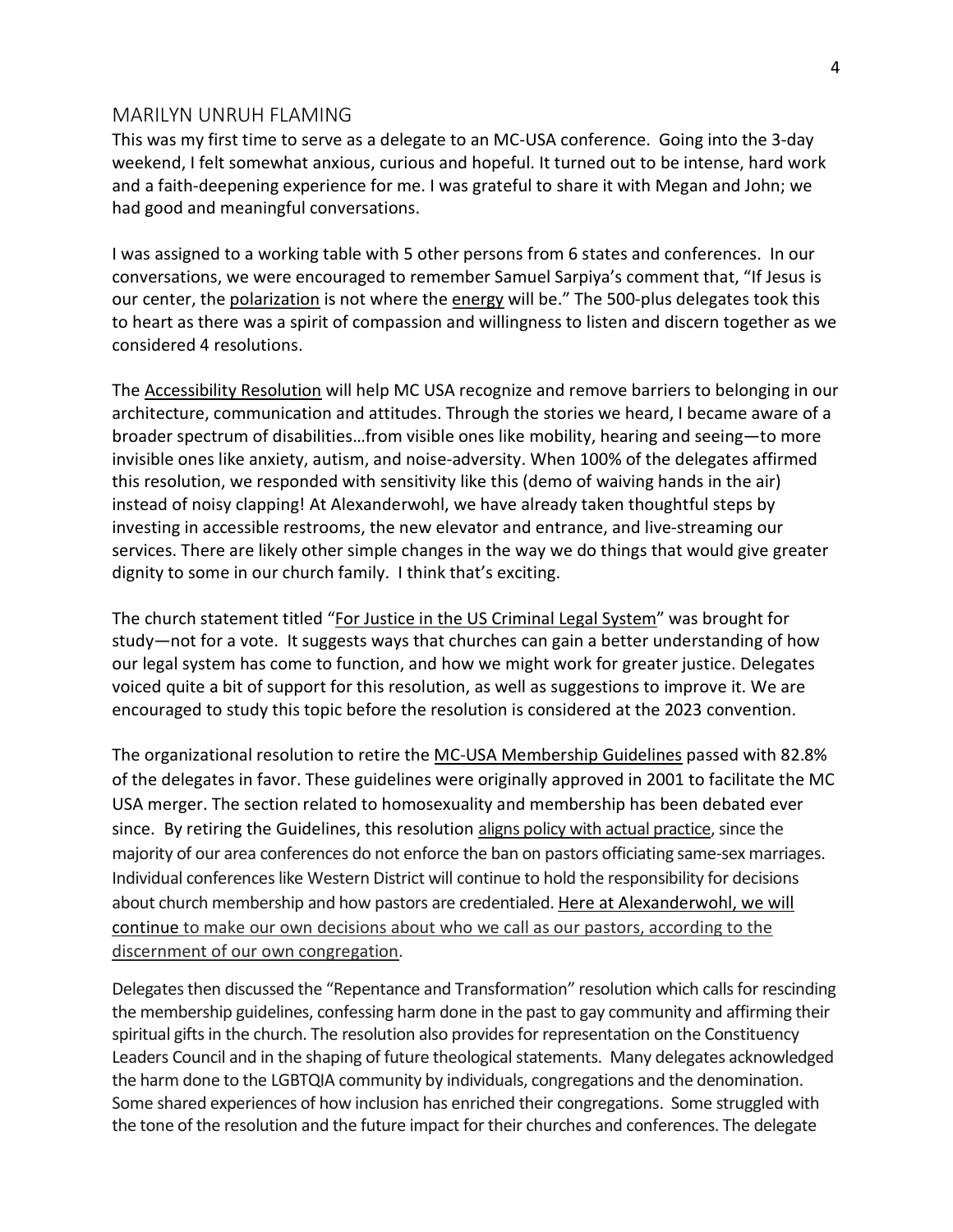body narrowly approved this resolution with 55.7% in favor. The difference between the vote results on this resolution and the Guidelines resolution may reflect a number of delegates who voiced LGBTQIA affirmation but wanted a resolution with more bridge-building words of forbearance with those who affirm only traditional marriage.

What does this resolution mean for Alexanderwohl? It's important to understand that the MC USA resolutions are not binding; they are an invitation—an invitation to **OUR** church to discern where and how WE are called into God's mission of hope and healing.

Over the years, the question of who is welcome at our own table has at times been painful. We have struggled with questions of inclusion related to this issue as well as divorce, women in leadership, racial equality, military service, mental health, and others. I imagine we will continue to experience some "holy frustration" as a delegate described the messy work of following Jesus in our times. Samuel Sarpiya observed that we are known as an historic peace church and others are watching us. He said that how we as Mennonites deal with our sincerely-held differences can be an important witness of God's love in our broken, polarized world.

A delegate shared this simple statement that touched my heart: "Jesus didn't choose a wall; he chose a table. We must all bring a chair. Let us bring two—one for me and one for you."

My prayer is that our table here at Alexanderwohl will be large enough for all of our different chairs because, with Jesus at the center, the table is where we can best discover God's will together.

#### MEGAN DUERKSEN

"There is invitation in our discomfort" – I heard this quote last summer and I have embraced it over the last year. It has helped me to hold tensions in my own mind; making space for curiosity, imagination, and learning. When the opportunity to attend the delegate session came up in May, I definitely had discomfort about it – not only because of the content being discussed, but also because I'm quite an introvert and haven't always felt comfortable sharing in meeting situations. However, I took my discomfort as a sign that maybe the Holy Spirit was nudging me towards spiritual growth. And, I can honestly say this was one of the most meaningful weekends I have ever encountered.

I appreciated how the weekend was set up for storytelling. I teach language arts to middle schoolers during the school year, which means I teach stories, we listen to stories, we write stories – I suppose this is one reason that the emphasis on storytelling resonated with me that weekend.

I think all 3 of us heard individual stories from the people at each of our tables and from delegates who chose to speak at the microphone during the weekend. And we were able to share our own stories with others as well. But On Saturday afternoon, we heard from a panel of pastors sharing the stories of their ministries. Here are some stories we heard from them:

As John said, one pastor we listened to was Aldo Sihaan, a pastor of a Filipino Mennonite church in Philadelphia. He gave a testimony of the challenges of his church members who